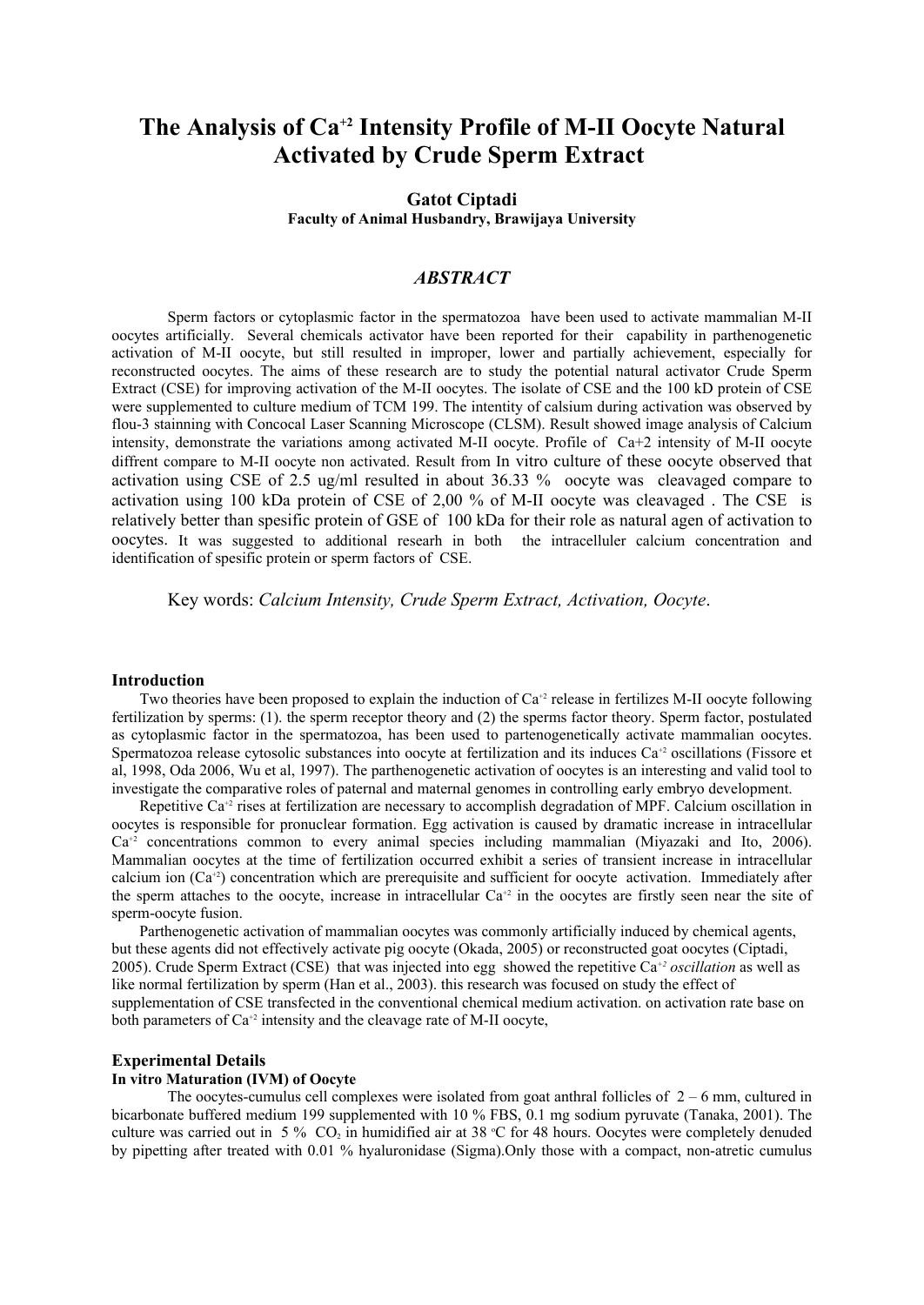and a homogeneous cytoplasm which were previously classified as Grades A and B (Neglia et al, 2000, Tanaka , 1981), were selected. Oocytes emitting the  $1<sup>st</sup>$  polar body were selected in this experiment.

## **Preparation of CSE**

The CSE was prepared from local goat sperm as describe by Okada et al (2004) and Swan (1990). Briefly, the sperms were distrupted by ultra sonification and fractionated by ultracentrifugation. The sperm suspension containing approximately 10 x 10  $\degree$  cells/ml was sonificated for 15 minute at 4  $\degree$ C. Homogenated sperm suspension was centrifuged twice at 10.000 g for 45 minute at 4  $\degree$ C and the supernatant was collected as the crude sperm extract (CSE), and then stored at  $-80$  °C before used.

#### **The Experiments**

Treatment of this experiment were different CSE supplementation of protein concentration based on the early concentration of sperm  $10 \times 10^{-8}$  spermatozoa/ml isolation medium. GCSE was supplemented into chemical activation medium, with the experiment treatments of M-II oocyte parthenogenecally refer to Ciptadi (2005), Ongeri et al (2001) are : (1) Control (M-II) oocyte, (2). 7 % ethanol + CSE 2.5 ug/ml, and (3). 7 % ethanol + CSE of 100 kDa. In this research, the selected M-II oocytes were exposed in these medium activation treatment after a slit of zona pellucida was performed (transfection) by micromanipulator .

## **Result and Discussion**

# Calsium (Ca+2) Intensity Profile

The CSE used in this research was characterised for their protein profile and its indicate the 11 kinds of protein weight molecular included the 100 kD (Wahyuni, et al.. 2009).) The protein of 100 kDa in this extract sperm might be potential as activation agent. Matsuura et all.(2006 ) showed that sprem extract with molecular weight 100 kDa contain effective materials for porcine oocyte activation.



 $\mathbb{C}$ . D.



Figure.1. A. Histogram profile of oocyte non activated (control),48 hour of culture. Calsium intensity expressed mainly zona pellucida. B. Calcium intensity profile of oocyte activated by CSE, intensity calsium is well expressed spread out in cytoplasm C,D. Variation of oocyte respons on different oocyte treated with CSE, 48 hour after treatment and cultured. Analysis was done by CLSM-fluo -3.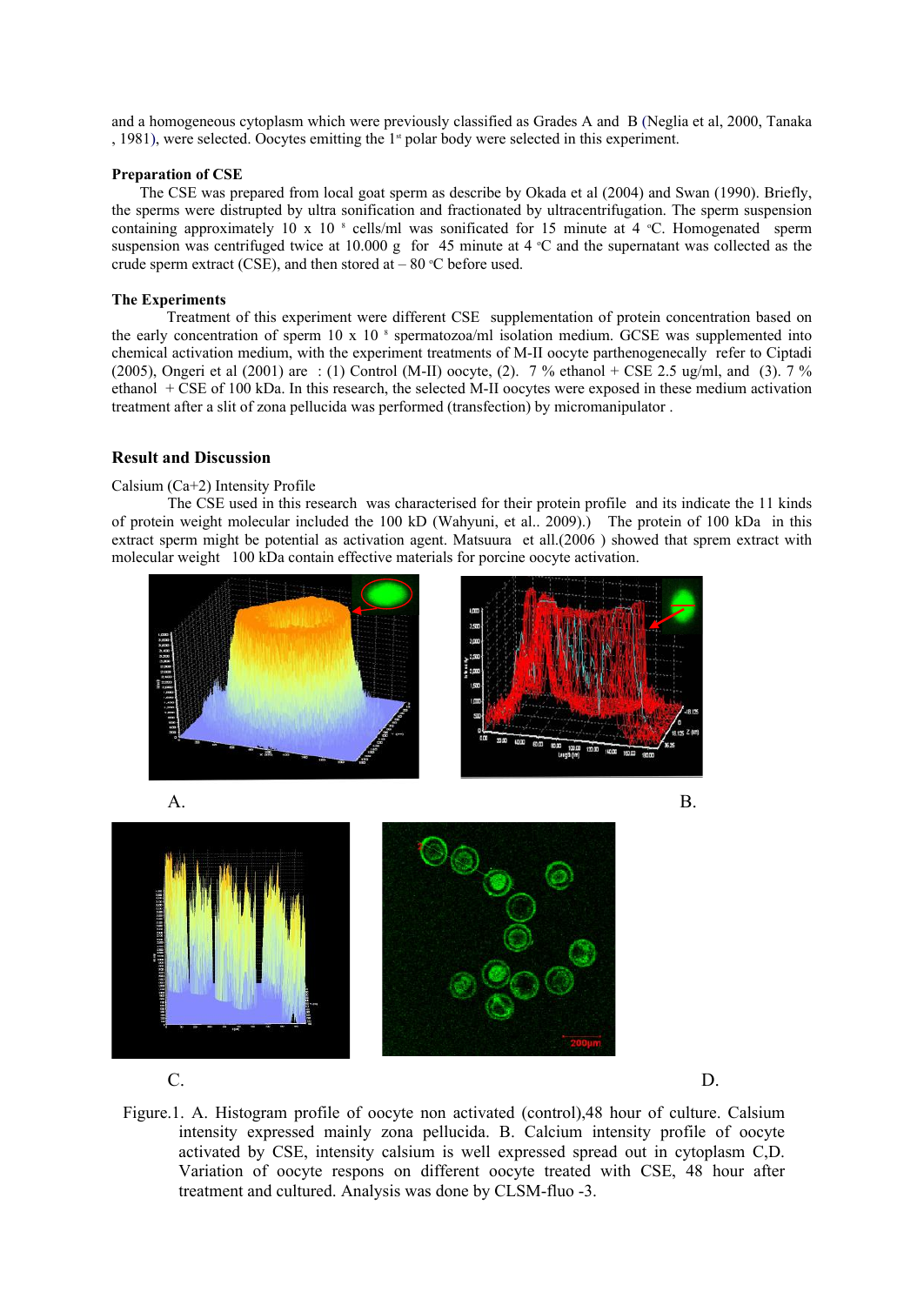In this research, the intensity of  $Ca^{2}$  showed different profile of each treatment. M-II oocyte with no treatment showed strong enough intensity on the area of zonna pellucida. Meanwhile, the oocyte exposed with CSE,  $Ca^{2}$  is well expressed spread out on cytoplasm. However, the responses on CSE supplementation are varied after 24 to 48 hour of culture (Figure 1). It was assumed that if Calcium  $+2$  was expressed in the cytoplasm, it mean that its exhibits increase in Calcium intracellular. Oda (2006) and Miyazaki and Oda (2006) mentioned that egg exhibits increase in Ca<sup>+2</sup> is indications of egg activation. Several recent research results suggest that mammalian sperm factor would be introduced in to the oocyte cytoplasm through sperm-egg cytoplasmic connection, initially distributing evenly throughout the cytoplasm (Ogunuki et al., 2001).

Some experiments have attempted to study the molecular identity of sperm factor protein. Phospholipase C (PLC) zeta was identified as a strong candidate for the mammalian sperm factor (Oda, 2006). The molecular weight of PLC zeta is approximately 74 kDa (Matsuura and Maeda, 2006). Fujinomoto et al (1994) confirmed that the most convincing evidence that  $PLC(z)$  is the mammalian sperm factor. Further work is required to clarify the component of sperm factor in this goat CSE.

#### **Oocytes activation**

Activation of mammalian oocytes could be induced by a wide variety of chemical (Kline and Kline, 1994) and physical (Ozil, 1990) stimuli that mimic the fertilization process by providing calcium signals to the MII arrested eggs by different mechanisms. The transfection method used in this research might be cause the lower result because of improper method of activation Result of cleavage rate especially using GCSE alone (2) %) was lower than achieved by Okada et al (2003) which resulted in approximately 30 % of oocyte cleaved using microinjection method of CSE..(table 1.). CSE may be representation of the sperm factor complex that having better influence in activation compare to CSE with 100 kD proteins specific. It is necessary that a complex of unknown composition of the active factor in CSE to be determine in next research.

Table1. Cleavage rate of different treatments of parthenogenetic using GCSE supplementation.

| Activation method              | Selected M-II Oocytes | (%)<br>Cleavage rate |
|--------------------------------|-----------------------|----------------------|
| $(1)$ . Control (M-II) oocyte  | 40                    | (0.00)               |
| $(2)$ . CSE 2.5 ug/ml          | 251                   | (36, 33)             |
| $(3)$ . CSE of 100 kDa protein | 240                   | (2.00)               |
|                                |                       |                      |

The confirmation of  $Ca^{2}$  intensity using fluo-3 through Confocal Laser Scann Microscope showed the different profile of M-II oocyte activated using GCSE. After 48 hours activation of the oocyte, it was observed an increase in Ca<sup>++</sup> intensity only in outer region of M-II activated by CSE alone) in contrary the increase of  $Ca<sup>2</sup>$  intracellular intensity of the oocytes was observed at all sites of M-II activated using chemical agent and CSE. The increase of  $Ca^{+2}$  intensity. that equal to  $Ca^{+2}$  concentration, might lead to egg activation. Oocytes activation was induced by chemical agent supplemented with CSE, with the evidence of rise  $Ca^{+2}$  intensity. This was considered to be sufficient factor for activation. Matsura and Maeda (2006) suggested that if a large quantity of protein with high ability for oocyte activation was extracted from spermatozoa, it might improve the rate of oocyte activation. A qualitative image analysis of  $Ca^{2}$  intensity done by histogram and line series was presented in Fig. 1 B,.

#### **Conclusion**

The increase of  $Ca^{+2}$  intensity was considered to be sufficient indicator that showed activation of M-II oocyt is occurred.The CSE effecct on culture medium is relatively better than spesific protein of GSE of 100 kDa for their role as activation effect to goat oocytes. The supplementation of CSE in conventional chemical medium activation could improve the induction of M-II oocyte activation. It was suggested to additional research in both intracellular calcium concentration and identification of specific protein or sperm factor component of CSE.

# **Acknowledgements**

This research was supported by Grant from Directorat. General of High Education-DIKTI, Ministry of Education Republic of Indonesia . Especially thanks to Dr. Tanaka Hozumi, (Jichi Medical School, Japan). for the helpful assisted cell cultured and micromanipulation and CSE teamwork: Eva Ari Wahyuni, Sri Rahayu, Aulani Am and Budi Siswanto for very good support and collaboration